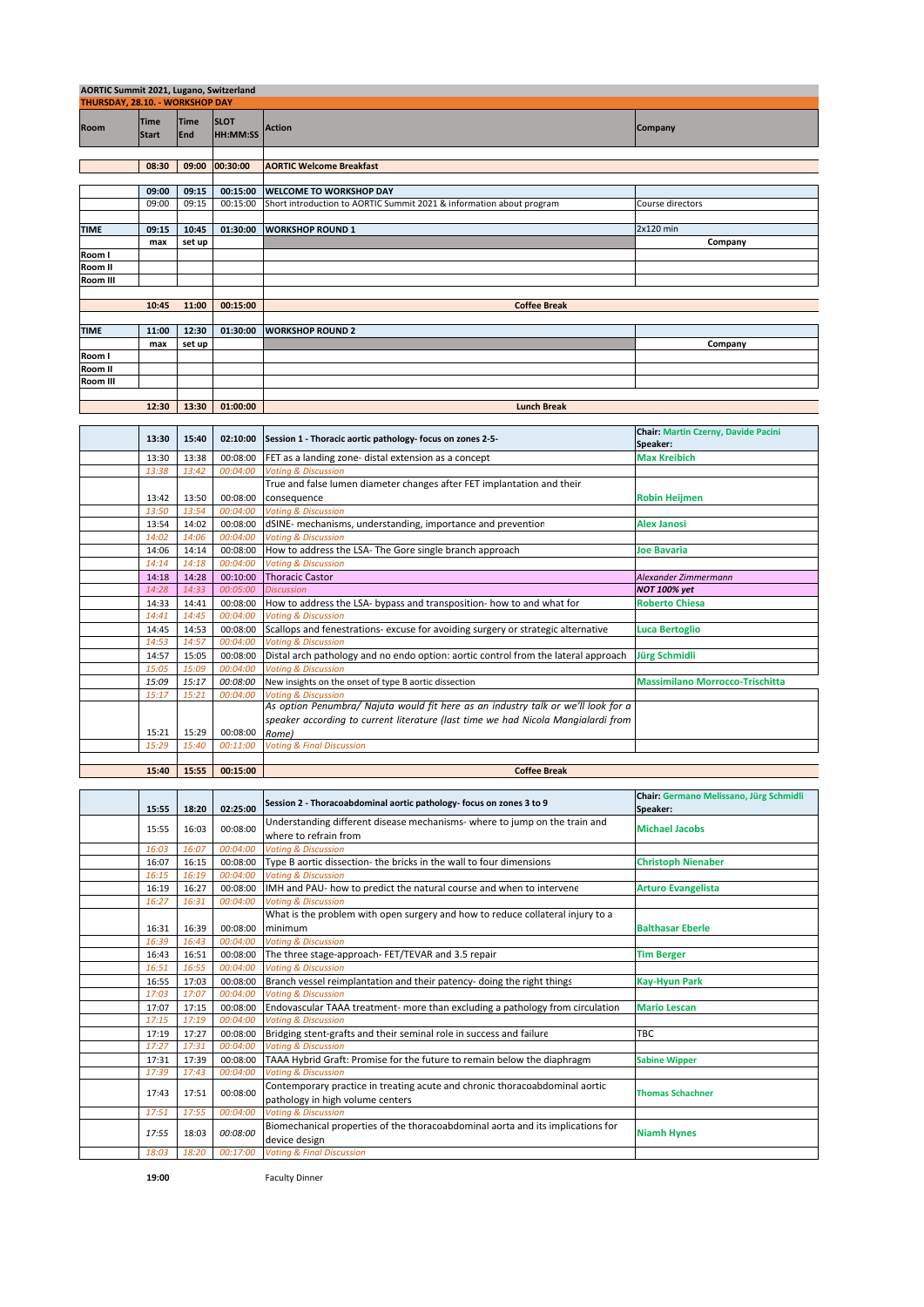|     | AORTIC Summit 2021, Lugano, Switzerland |             |                 |                                                                                               |                                                                 |  |  |
|-----|-----------------------------------------|-------------|-----------------|-----------------------------------------------------------------------------------------------|-----------------------------------------------------------------|--|--|
|     | <b>Friday, 29.10.</b>                   |             |                 |                                                                                               |                                                                 |  |  |
| Nr. | <b>Time</b>                             | <b>Time</b> | <b>SLOT</b>     | Titel                                                                                         | <b>Speaker</b>                                                  |  |  |
|     | <b>Start</b>                            | End         | <b>HH:MM:SS</b> |                                                                                               |                                                                 |  |  |
|     |                                         |             |                 | put in minutes of each slot, times will then change automatically (for ex. 00:10 min / 01:30) |                                                                 |  |  |
|     |                                         |             |                 |                                                                                               |                                                                 |  |  |
|     | 08:30                                   | 10:30       | 02:00:00        | Session 3 - Native and prosthetic aortic infections - focus on zones 2 to 11                  | <b>Chair: Konstantinos Tsagakis, Bartosz Rylski</b><br>Speaker: |  |  |
|     | 08:30                                   | 08:38       | 00:08:00        | Treatment of airway or esophageal fistulae in thoracic aortic graft infections                | Jürg Schmidli                                                   |  |  |
|     | 08:38                                   | 08:42       | 00:04:00        | <b>Voting &amp; Discussion</b>                                                                |                                                                 |  |  |
|     | 08:42                                   | 08:50       | 00:08:00        | Treatment of enteric and ureteral fistulae in abdominal aortic graft infection                | <b>Inge Fourneau</b>                                            |  |  |
|     | 08:50                                   | 08:54       | 00:04:00        | <b>Voting &amp; Discussion</b>                                                                |                                                                 |  |  |
|     |                                         |             |                 | Emergent endovascular treatment as bridging procedure- or how to achieve a better condition   |                                                                 |  |  |
|     | 08:54                                   | 09:02       | 00:08:00        | for open surgery                                                                              | <b>Roman Bühlmann</b>                                           |  |  |
|     | 09:02                                   | 09:06       | 00:04:00        | <b>Voting &amp; Discussion</b>                                                                |                                                                 |  |  |
|     | 09:06                                   | 09:14       | 00:08:00        | Selfmade xeno-pericardial tube grafts for in-situ reconstructions                             | <b>Salome Weiss</b>                                             |  |  |
|     | 09:14                                   | 09:18       | 00:04:00        | <b>Voting &amp; Discussion</b>                                                                |                                                                 |  |  |
|     | 09:18                                   | 09:26       | 00:08:00        | Autologous veins for in-situ reconstructions                                                  | <b>Zoltan Szeberin</b>                                          |  |  |
|     | 09:26                                   | 09:30       | 00:04:00        | <b>Voting &amp; Discussion</b>                                                                |                                                                 |  |  |
|     | 09:26                                   | 09:34       | 00:08:00        | Prosthetic grafts, NPWT and vascularized tissue flaps as alternative                          | Yutaka Okita                                                    |  |  |
|     | 09:34                                   | 09:38       | 00:04:00        | <b>Voting &amp; Discussion</b>                                                                |                                                                 |  |  |
|     | 09:38                                   | 09:46       | 00:08:00        | EVAR in native aortic infections                                                              | <b>Karl Sörelius</b>                                            |  |  |
|     | 09:46                                   | 09:50       | 00:04:00        | <b>Voting &amp; Discussion</b>                                                                |                                                                 |  |  |
|     | 09:50                                   | 09:58       | 00:08:00        | In situ versus ex-situ reconstruction and complete versus partial graft excision              | <b>Thomas Wyss</b>                                              |  |  |
|     | 09:58                                   | 10:02       | 00:04:00        | <b>Votina &amp; Discussion</b>                                                                |                                                                 |  |  |
|     | 10:02                                   | 10:10       | 00:08:00        | Special considerations in EVAR infections                                                     | <b>Xavier Berard</b>                                            |  |  |
|     | 10:10                                   | 10:14       | 00:04:00        | <b>Voting &amp; Discussion</b>                                                                |                                                                 |  |  |
|     | 10:14                                   | 10:22       | 00:08:00        | GEPROVAS - Specific graft degenerations of branched devices                                   | <b>Nabil Chakfé</b>                                             |  |  |
|     | 10:22                                   | 10:30       | 00:08:00        | <b>Voting &amp; Final Discussion</b>                                                          |                                                                 |  |  |

|                |          |          | Session 4 - Infrarenal and iliac aortic pathology- focus on zones 9 to 11               | <b>Chair: Lars Lönn, Christian Reeps</b> |
|----------------|----------|----------|-----------------------------------------------------------------------------------------|------------------------------------------|
| 10:45<br>12:15 | 01:30:00 |          | Speaker:                                                                                |                                          |
| 10:45          | 10:53    | 00:08:00 | A short summary of the ballpark of pathologies causing infrarenal aneurysm formation    | <b>Moritz Bischoff</b>                   |
| 10:53          | 10:57    | 00:04:00 | <b>Voting &amp; Discussion</b>                                                          |                                          |
|                |          |          | Mind the gap- how open surgery and EVAR were mutual inspiring and why there is still no |                                          |
| 10:57          | 11:05    | 00:08:00 | answer                                                                                  | <b>Regula von Allmen</b>                 |
| 11:05          | 11:09    | 00:04:00 | <b>Voting &amp; Discussion</b>                                                          |                                          |
| 11:09          | 11:17    | 00:08:00 | Technology seeks indication- how disruptive approaches fit to clinical demand           | Santi Trimarchi                          |
| 11:17          | 11:21    | 00:04:00 | <b>Voting &amp; Discussion</b>                                                          |                                          |
| 11:21          | 11:29    | 00:08:00 | Coronary artery disease and infrarenal aortic aneurysm- have a closer look              | <b>Bartosz Rylski</b>                    |
| 11:29          | 11:33    | 00:04:00 | <b>Voting &amp; Discussion</b>                                                          |                                          |
| 11:33          | 11:41    | 00:08:00 | Results of secondary open surgery after EVAR                                            | <b>Thomas Wyss</b>                       |
| 11:41          | 11:45    | 00:04:00 | <b>Voting &amp; Discussion</b>                                                          |                                          |
| 11:45          | 11:53    | 00:08:00 | Iliac artery involvement- Occlude or preserve                                           | <b>Gabriele Piffaretti</b>               |
| 11:53          | 11:57    | 00:04:00 | <b>Voting &amp; Discussion</b>                                                          |                                          |
| 11:57          | 12:05    | 00:08:00 | Iliac branch devices- when and how                                                      | <b>Vladimir Makaloski</b>                |
| 12:05          | 12:15    | 00:10:00 | <b>Voting &amp; Final Discussion</b>                                                    |                                          |
|                |          |          |                                                                                         |                                          |

**Coffee Break**

**12:15 13:15 01:00 LUNCH BREAK**

**10:30 10:45 00:15:00**

| 12:15          | 13:15 | 01:00    | Prov. Lunch Symposium CRYOLIFE                                                              |                                                                                |  |
|----------------|-------|----------|---------------------------------------------------------------------------------------------|--------------------------------------------------------------------------------|--|
| 13:15          | 14:45 | 01:30:00 | Session 5 - Organ protection and monitoring - focus on zones 2 to 11                        | Chair: Enrico Ferrari, Julia Dumfarth, Hendrik von<br><b>Tengg</b><br>Speaker: |  |
| 13:15          | 13:23 | 00:08:00 | Planning- functional anatomy of the Circle of Willis                                        | <b>Jan Gralla</b>                                                              |  |
| 13:23          | 13:27 | 00:04:00 | <b>Voting &amp; Discussion</b>                                                              |                                                                                |  |
|                |       |          | The intraspinal collateral network- a new anatomical basis for understanding and preventing |                                                                                |  |
| 13:27          | 13:35 | 00:08:00 | spinal cord injury                                                                          | <b>Martin Czerny</b>                                                           |  |
| 13:35          | 13:39 | 00:04:00 | <b>Voting &amp; Discussion</b>                                                              |                                                                                |  |
| 13:39          | 13:47 | 00:08:00 | PapaArtis- the seminal trial for preventing paraplegia for the next decade                  | <b>Christian Etz</b>                                                           |  |
| 13:47          | 13:51 | 00:04:00 | <b>Voting &amp; Discussion</b>                                                              |                                                                                |  |
| 13:51          | 13:59 | 00:08:00 | CSF drainage and intraoperative functional diagnostics- imperative or nice to have          | <b>Cornelius Keyl</b>                                                          |  |
| 13:59          | 14:03 | 00:04:00 | <b>Voting &amp; Discussion</b>                                                              |                                                                                |  |
| 14:03          | 14:11 | 00:08:00 | Multisite NIRS- nice to have or guidance to prevent spinal cord injury                      | <b>Konstantin von Aspern</b>                                                   |  |
| 14:11          | 14:15 | 00:04:00 | <b>Votina &amp; Discussion</b>                                                              |                                                                                |  |
| 14:15          | 14:23 | 00:08:00 | The importance of the hypogastrics- get the entire picture                                  | <b>TBC</b>                                                                     |  |
| 14:23          | 14:27 | 00:04:00 | <b>Voting &amp; Discussion</b>                                                              |                                                                                |  |
| 14:27          | 14:35 | 00:08:00 | Selective organ perfusion during TAAA repair- blood or crystalloid- freeze or perfuse       | <b>Germano Melissano</b>                                                       |  |
| 14:35          | 14:45 | 00:10:00 | <b>Voting &amp; Final Discussion</b>                                                        |                                                                                |  |
|                |       |          |                                                                                             |                                                                                |  |
|                | 16:00 | 01:15:00 | Session 6 - Rupture- focus on zones 2 to 11                                                 | <b>Chair: Michael Grimm, Stefanos Demertzis</b><br>Speaker:                    |  |
| 14:45<br>14:45 | 14:53 | 00:08:00 | Ruptured type B- FET, TEVAR or open TA                                                      | <b>Martin Grabenwöger</b>                                                      |  |
| 14:53          | 14:57 | 00:04:00 | <b>Voting &amp; Discussion</b>                                                              |                                                                                |  |
| 14:57          | 15:05 | 00:08:00 | Ruptured descending- Is the thing done after TEVAR?-                                        | <b>Joe Bavaria</b>                                                             |  |
| 15:05          | 15:09 | 00:04:00 | <b>Voting &amp; Discussion</b>                                                              |                                                                                |  |
| 15:09          | 15:17 | 00:08:00 | Ruptured TAAA- Natural course overtakes attempts to cure                                    | <b>Andreas Martens</b>                                                         |  |
| 15:17          | 15:21 | 00:04:00 | <b>Voting &amp; Discussion</b>                                                              |                                                                                |  |
| 15:21          | 15:29 | 00:08:00 | Anticipating rupture by length- better than diameter?-                                      | <b>John Elefteriades</b>                                                       |  |
| 15:29          | 15:33 | 00:04:00 | <b>Voting &amp; Discussion</b>                                                              |                                                                                |  |
| 15:33          | 15:41 | 00:08:00 | Ruptured infrarenal- how to achieve bleeding control                                        | <b>Alexander Zimmermann</b>                                                    |  |
| 15:41          | 15:45 | 00:04:00 | <b>Votina &amp; Discussion</b>                                                              |                                                                                |  |
| 15:45          | 15:53 | 00:08:00 | Infrarenal aortic rupture- dos, maybes and don'ts                                           | <b>Jos C. van den Berg</b>                                                     |  |
| 15:53          | 16:00 | 00:07:00 | <b>Voting &amp; Final Discussion</b>                                                        |                                                                                |  |
|                |       |          |                                                                                             |                                                                                |  |
| 16:00          | 16:15 | 00:15:00 | <b>Coffee break</b>                                                                         |                                                                                |  |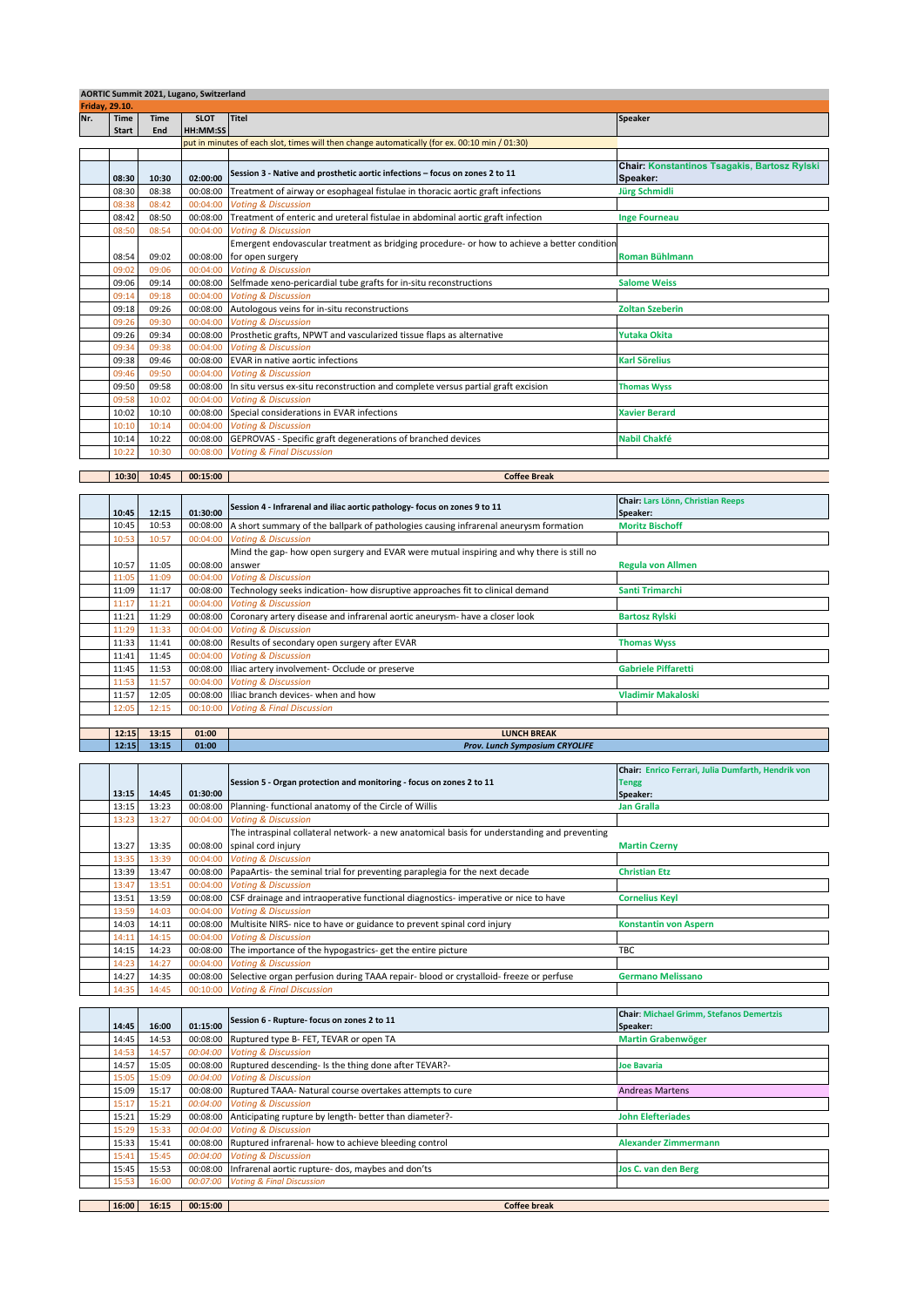| 16:15 | 17:45 | 01:30:00 | Session 7 - Endoleaks and exoleaks- focus on zones 2 to 11                 | Chair: Hence Verhagen, Luca di Marco<br>Speaker: |
|-------|-------|----------|----------------------------------------------------------------------------|--------------------------------------------------|
| 16:15 | 16:23 | 00:08:00 | Current definitions of endoleaks and their value- all good?-               | <b>Mario Lescan</b>                              |
| 16:23 | 16:27 | 00:04:00 | <b>Voting &amp; Discussion</b>                                             |                                                  |
| 16:27 | 16:35 | 00:08:00 | LSA endoleaks after TEVAR- plugs, coils, transposition or watchful waiting | <b>Mario D'Oria</b>                              |
| 16:35 | 16:39 | 00:04:00 | <b>Voting &amp; Discussion</b>                                             |                                                  |
| 16:39 | 16:47 | 00:08:00 | Aneurysmal sac traffic- a new score to predict outcome                     | <b>Stoyan Kondov</b>                             |
| 16:47 | 16:51 | 00:04:00 | <b>Voting &amp; Discussion</b>                                             |                                                  |
| 16:51 | 16:59 | 00:08:00 | Coiling, glueing, true seal or nice to have                                | Lars Lönn                                        |
| 16:59 | 17:03 | 00:04:00 | <b>Voting &amp; Discussion</b>                                             |                                                  |
| 17:03 | 17:11 | 00:08:00 | Endo anchor-concept or wishful thinking                                    | <b>Raman Uberoi</b>                              |
| 17:11 | 17:15 | 00:04:00 | <b>Voting &amp; Discussion</b>                                             |                                                  |
| 17:15 | 17:23 | 00:08:00 | Secondary open conversions for failed endovascular repair                  | <b>TBC</b>                                       |
| 17:23 | 17:27 | 00:04:00 | <b>Votina &amp; Discussion</b>                                             |                                                  |
| 17:27 | 17:35 | 00:08:00 | Secondary endovascular conversions for failed open repair                  | <b>Nikolaos Tsilimparis</b>                      |
| 17:35 | 17:45 | 00:10:00 | <b>Voting &amp; Final Discussion</b>                                       |                                                  |

**19:00** Social Dinner